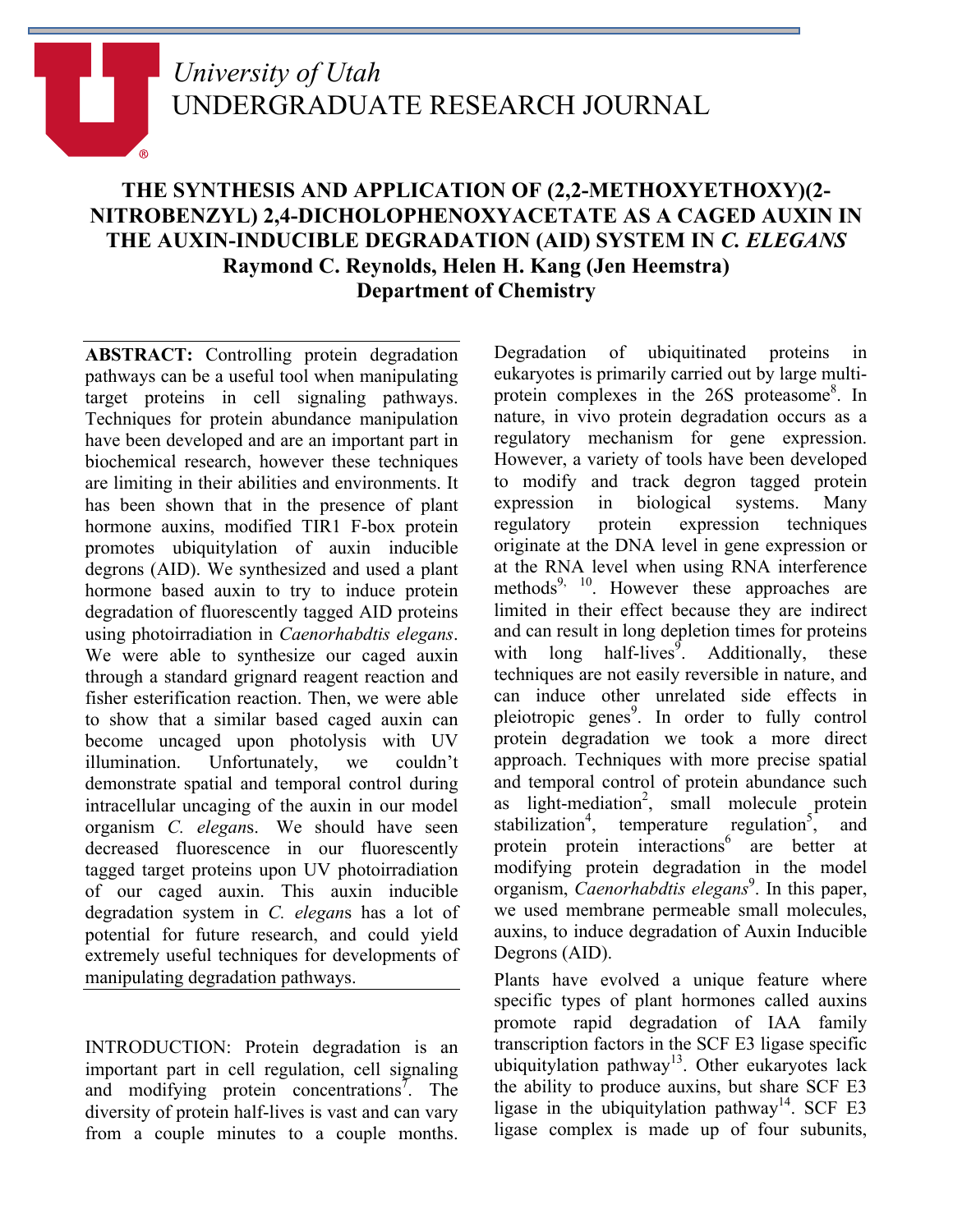Rbx1, Cul1, Skp1 and a variable  $F$  box protein<sup>9</sup>. SCF F box modified TIR1 ligase has been shown to induce ubiquitylation of AID tagged proteins in the presence of auxins<sup>10</sup> in plants. Although orthologs of AID and TIR1 only exist in plants, SCF TIR1 complex can form due to the high degree of proteasomal conservation of Skp 1 in eukaryotes $^{10}$ .

Caging our auxin is an important tool in this investigation because it allows us to see precise physiological responses to the auxin and track timed responses of AID degradation<sup>12</sup>. Caged molecules are bioactive molecules with an inactivating functional group attached to it that can only be reactivated when photocleaved by UV illumination in a UV lamp at  $350-360$  nm<sup>12</sup>. Because we decided to cage our auxin, we can uncage our auxin intracellularly and have better spatial and temporal control over auxin reactivity and concentration. The last step to this investigation involves the use of fluorescence proteins. Fluorescence proteins are an extremely useful and popular tool in biological research and can be engineered to emit multiple colors. Fluorescence proteins are genetically fused to target proteins, which causes the cell to express the target protein with an attached fluorescence protein<sup>14</sup>. In order to measure the rate of degradation of AID, we genetically engineered AID to express green fluorescence protein (GFP), which emits green light at  $488-507$  nm<sup>16</sup>, so we could visually see the depletion of AID tagged proteins over time.

The goal of this investigation was to synthesize a new caged auxin, (2,2 methoxyethoxy)(2-nitrobenzyl) 2,4 dichlorophenoxyacetate, using a simple grignard and esterification reaction, to add to the library of effective auxins. We could then analyze the kinetic properties of the uncaging reaction by measuring the absorbance versus time post UV illumination. By measuring the absorbance, we can calculate the rate constant to know the concentration of the remaining starting material in our auxin after the ester photocleavage. Then, we could use our synthetic auxin to track the rate of degradation of AID, intracellularly in *C. elegans*, by measuring the fluorescence of GFP tagged AID. As a control group, we fused a similar fluorescent protein, mRuby which emits red light at  $558-605$  nm<sup>15</sup>, to TIR1 which won't get degraded and therefore the absorbance will stay the same. We can compare the fluorescence data of GFP versus mRuby to see if GFP tagged AID decreased in the presence of our auxin over time. This functional assay has potential to be an extremely useful tool in real life application where AID can be fused to knock out proteins. Our investigation demonstrates the versatility of this system for knocking out proteins in *C. elegans*.

RESULTS AND DISCUSSION: Even though auxins are a plant hormone, it can be utilized in *C. elegans* as an important tool in the ubiquitylation pathway. We use the auxin to insure that there aren't any off target effects. Using a ligand that doesn't have a wildtype biological role in the *C. elegans,* will enable properly targeted experiments.

## **Synthesis of 2-nitrobenzyl alcohol**

To make the alcohol, we prepared our own Grignard reagent by adding Phenylmagnesium chloride to 1-bromo-2-(2-methoxyethoxy)ethane, an alkyl halide. The resulting Grignard reagent was then added to the carbonyl carbon of the aldehyde (2-nitrobenzaldehyde) to synthesize an alcohol. During the separatory processes, we left the stopcock on the separatory funnel open on accident and lost a third of our product, so the crude alcohol product weighed 507 milligrams. After rotovap and purifying our product via column chromatography, the purified reaction yielded 0.398 mg of a dark yellow colored translucent liquid, which was then analyzed via TLC and  ${}^{1}$ H NMR. The percent yield was 55%. During TLC analysis, we found that there were different  $R_f$  values when comparing our starting aldehyde and the crude product indicating that we had made our desired product. In the  $\overline{H}$  NMR, there was no aldehyde peak which signifies the synthesis of our alcohol. Looking at our peaks we may have a lot of impurities but we certainly got the aromatic peak around 7.5-8.0 ppm region. There was an OH peak at 2.7 ppm. Ethyl Acetate peaks at 4.2, 2.0, and 1.25 ppm, which were responsible for some of the irregular peaks in our <sup>1</sup>H NMR. This reaction concludes the synthesis of our uncaged auxin.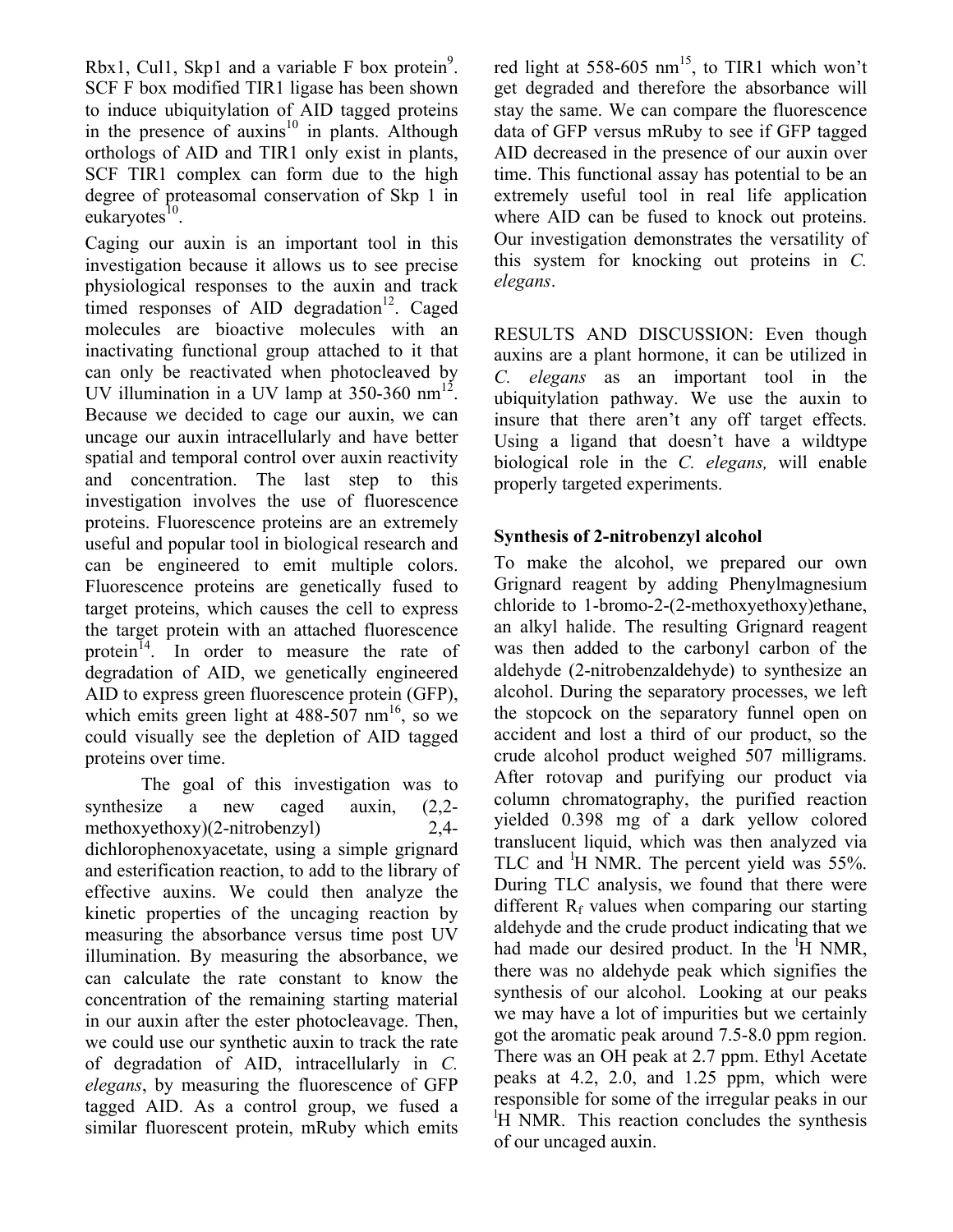## **Synthesis of (2,2-methoxyethoxy)(2 nitrobenzyl) 2,4-dichlorophenoxyacetate**

We then performed an esterification reaction to add our caging group to our auxin. We used the prepared alcohol with a carboxylic acid (2,4 dichlorophenoxyacetic acid) for this reaction. We carried out this synthesis by adding DCC and DMAP to yield the final reaction product. When we added the 2,4-dichlorophenoxyacetic acid, DCC, and DMAP to the alcohol, the color changed to a milky light yellow. After the reaction was complete, we carried out the extraction step, the bottom layer was our organic layer and the top layer was the water. This was due to the reason that dichloromethane (DCM) is more dense than water. After Rotavap, the residue was purified by silica gel column chromatography to give the caged auxin. But during the process of silica gel column chromatography, the TLC plates revealed a small spot that aligned with our crude sample. The purified ester weighed 0.023 grams. The percent yield was at 3% for our final ester, possible factors may be that some side reactions occurred, the presence of anhydrous sodium sulfate, and maybe the reaction was not given enough time to reach completion. When analyzing the <sup>1</sup>H NMR for our final ester product, we were unsure if we formed our product or not. The key piece of data that would determine the formation of our desired product is the hydrogen (H5) bound to the carbon most adjacent to the ester and phenyl where our peg chain extends. This hydrogen is unique to our final product, and we wouldn't have seen it in any other previous <sup>1</sup>H NMR spectra. The problem was that we still had a lot of impurities in the 4.0 to 5.5 ppm region, which was where we should've seen that triplet. Another piece of data from the <sup>1</sup>H NMR that questioned the formation of our target molecule was in the aromatic region, 6.5-8.5 ppm. There we saw eight unique peaks signifying the eight unique aromatic hydrogen. However, there should've only been seven unique peaks. Also, there were two singlets, but our molecule should only have one singlet in that

region. We concluded that our <sup>1</sup>H NMR sample had a lot of impurities, and we cannot give strong evidence that we made our desired product except the OH peak and aromatic peaks. Since we only had 0.023 g of our final product, we discarded it and proceeded on with the Indole-3 acetic acid provided in lab.



Figure 1. The maximum molar absorptivity was  $2877.6$  L mol<sup>-1</sup> cm<sup>-1</sup> and the minimum absorptivity was  $2744$  L mol<sup>-1</sup> cm<sup>-1</sup> at 270 nm. The molar absorptivity was calculated using the Beer lambert equation  $A =$  elc, where e (epsilon) is the molar absorptivity, l is the path length of the cuvette which for us was 1 cm, and c is the auxin concentration.

## **UV-vis Spectrophotometer and Kinetics of the caged auxin**

The kinetics part of the research was to utilize the UV-vis spectrophotometer to quantify the rate constant (k) for the UV-induced cleavage of the caged auxin. We found a concentration at 0.25 mM where the absorbance maximum was <1. Beer's law was used to plot this spectrum of Epsilon vs. Wavelength (**Figure 1**) above. The maximum molar absorptivity was  $2877.6$  L mol<sup>-1</sup>  $cm^{-1}$  and the minimum absorptivity was 2744 L mol<sup>-1</sup> cm<sup>-1</sup>. Then with this UV-vis data, we were able to identify the wavelength where there was the greatest change in Epsilon upon cleavage. So we designed a protocol to measure the rate constant for the cleavage by collecting 10 data points at different irradiation times (**Figure 2**).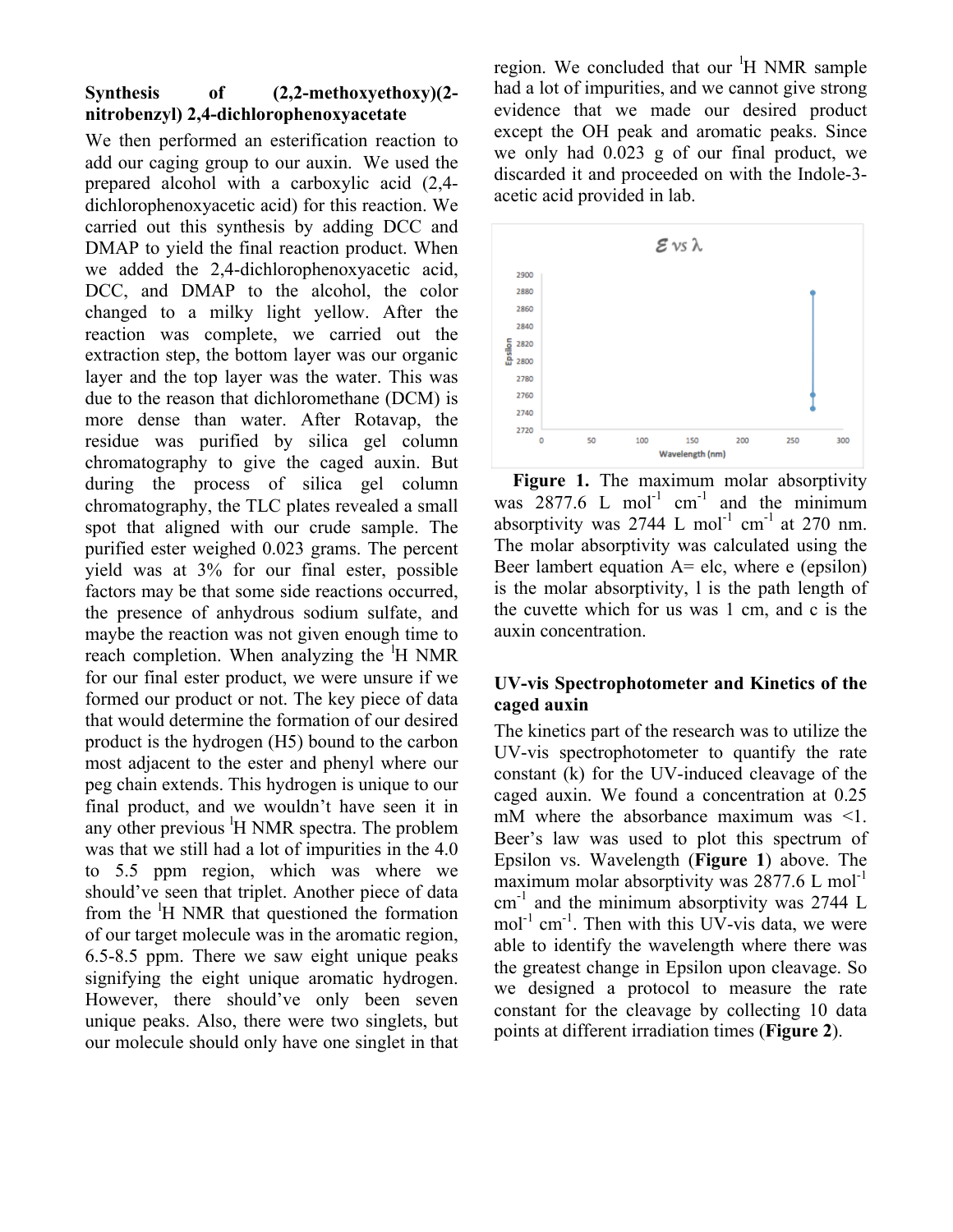

**Figure 2.** Graph of Absorbance vs. Time of caged-auxin. Concentration at 0.25 mmol of caged auxin at 250-500 nm using standard cuvette (1.8 mL of solution). The maximum absorbance values were recorded at 270 nm. UVvis were taken every 30 seconds to try and get as much data as possible, however, some of this data was inconsistent. As the UV exposure time increased, the absorbance also increased.

For the UV kinetics, the absorbance increases because the product absorbs more than the starting material and the graph levels off because the reaction is under the first order kinetics. In which the reaction rate is directly proportional to the reactant concentration.

With regards to our light kinetics reaction, we were able to collect earlier time points to make our absorption vs time graph more accurate. And with the data, we calculated for the natural log of initial absorbance over absorbance (**Figure 3**).



Figure 3. Graph of natural log of initial absorbance over absorbance vs. time. A linear trendline was fitted. The slope represents the rate constant, k, which is  $0.1289$  min<sup>-1</sup> and the  $R^2$ value is 0.95206 signifying a decent fit line. The rate constant was calculated to see the concentration of the remaining starting material

in our auxin after the ester cleavage. We took the inverse of the rate law for easier interpretation. We plotted  $Ln((Af-A)/(Af-Ai))$  which gave us a positive linear sloping trendline.

## *Gel Electrophoresis/PCR*

Gel electrophoresis is a standard lab procedure used to separate DNA fragments by size (length of the base pairs). During this process an electrical field is used to move the negatively charged DNA to the positive electrode through an agarose gel matrix. DNA fragments that are smaller and shorter migrate through the gel more quickly and further in distance. Gel electrophoresis was performed to confirm the presence of the AID-GFP gene. The samples of the DNA were amplified in the PCR machine. Comparing the band of our DNA sample with those from the DNA ladder, the PCR product did not show up in the gel. Our first thought was that the *C.elegans* did not have the sequence that we genetically engineered into it due to the lack of any band. The gel electrophoresis showed that the *C.elegans* was negative for the GFP-AID gene, and the sample did not appear in the gel. However, there are various, more plausible, reasons to why it may not have worked, we might have loaded the gel improperly or there might have been a technical issue with the primers.

## **Determination of the extent auxin uncaging by esterases in the worms/fluorescence**

Next, we evaluated the intracellular auxin concentration by light-controlled manipulation. We used our synthetic auxin to track the rate of the degradation of GFP tagged AID, intracellularly in *C. elegans*, by measuring the fluorescence of the GFP at  $488-507$  nm<sup>16</sup>. The list of our controls and the auxin concentration experiments are shown in Table 1.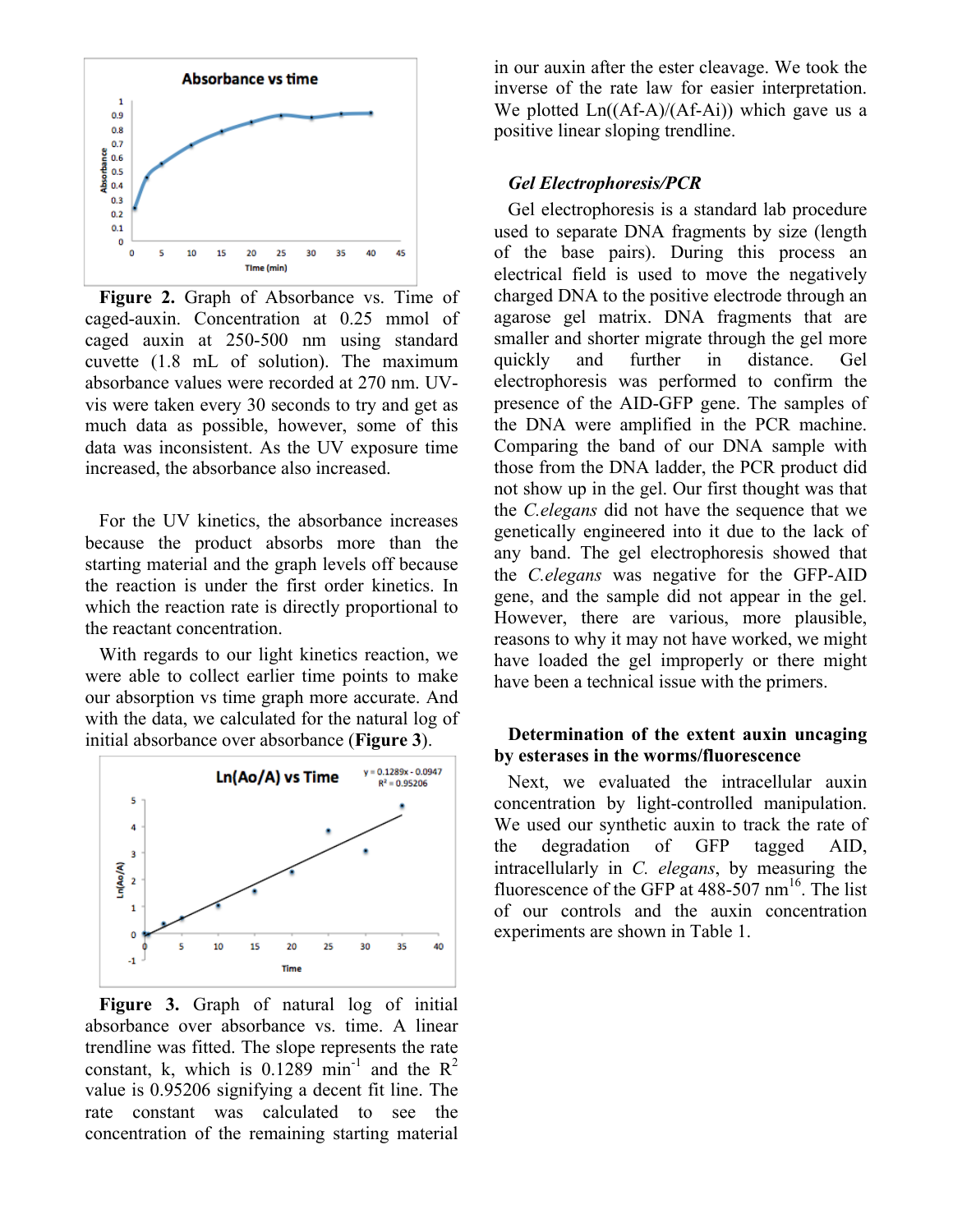| <b>Controls</b>    | Indole                      |  |
|--------------------|-----------------------------|--|
|                    | expeirments                 |  |
| <b>Buffer only</b> | 1.0 <sub>m</sub> M          |  |
| 1 mM indole-M9     | $0.75 \text{ }\mathrm{m}$ M |  |
| buffer (10%        |                             |  |
| DMSO)              |                             |  |
| 1 mM Napth-M9      | $0.50 \text{ mM}$           |  |
| buffer (10%        |                             |  |
| DMSO)              |                             |  |
| 10 % DMSO +        | $0.33$ mM                   |  |
| M9 buffer          |                             |  |
| mun 4 T            | ◠<br>$\mathbf{1}$           |  |

**Table 1.** List of controls and auxin concentrations.

Although our auxin molecules are caged and should not cause protein degradation without UV irradiation, it is still possible that some uncaging may occur due to the hydrolysis by naturally occuring cellular esterases in the worms. The first designed experiment, using the 5 samples above, was used to determine the intensity of natural esterase hydrolysis reaction without UV illumination. We used this experiment as a baseline to understand the rate of natural intracellular uncaging reactions. When using UV illumination, we should have seen much higher yields of AID-GFP degradation. However, we found that worms with and without UV illumination, had the same trends in fluorescence activity. We compared the fluorescence data of GFP versus mRuby to see if the GFP tagged AID would decrease in the presence of our auxin over time, and we saw that they both increased. From **figure 4**, we graphed GFP/mRuby ratios over the course of 4 hours at different auxin concentrations. We needed to use two fluorescence points, so that we could compare the relative degradation of proteins in this pathway. The controls were used as a method to ensure that GFP is degrading significantly faster in relation to other protein in this pathway. The fluorescence ratio fluctuated greatly, but the final values seemed to increase. This signifies a couple possibilities: 1. The esterase in the worms and/or UV illumination were unable to cleave the caging group 2. Unforeseen upregulation of GFP-AID could have altered our results. 3. Our caged auxin never diffused across the cell membrane due to differences in polarity 4. The steric forces of our

uncaged auxin lowered its affinity to bind to TIR1 5. We used too low of a concentration of auxin for any significant phenotypic effect.



**Figure 4**. Fluorescence ratio of **GFP/m-Ruby** versus Time in C.elegans. The auxin concentrations at the right read 1 mM, 0.75 mM, 0.50 mM, 0.33 mM and 0.25 mM. The highest fluorescence signal is at 1mM auxin concentration and 0.33 mM has signal at the lowest.

CONCLUSION: Although we were unsuccessful in our biological assay, we were able to produce some of our caged auxin product. After purification and <sup>1</sup>  $H$  NMR analyses, we determined that it is possible that we synthesized (2,2-methoxyethoxy)(2-nitrobenzyl) 2,4-dichlorophenoxyacetate, although it had a lot of solvent impurities in it which made most of the integration values hard to read. With regards to the kinetics portion of this investigation, we were able to show that the uncaging reaction was a direct effect of the UV illumination. When translating this reaction to C. elegans we were unable to prove that UV illumination catalyzed auxin uncaging, and therefore unable to prove that our synthetic auxin, (2,2-methoxyethoxy)(2 nitrobenzyl) 2,4-dichlorophenoxyacetate, was able to promote degradation in the E3 ubiquitylation pathway. Instead of seeing the GFP/mRuby ratio fluorescence decrease, we saw that it had increased which signified that the relative amount of GFP compared to mRuby, contrary to our prediction, increased over time. This may have been because AID wasn't properly genetically engineered into the *C. elegans* genome, the concentration of our caged auxin were too low, the uncaged auxin was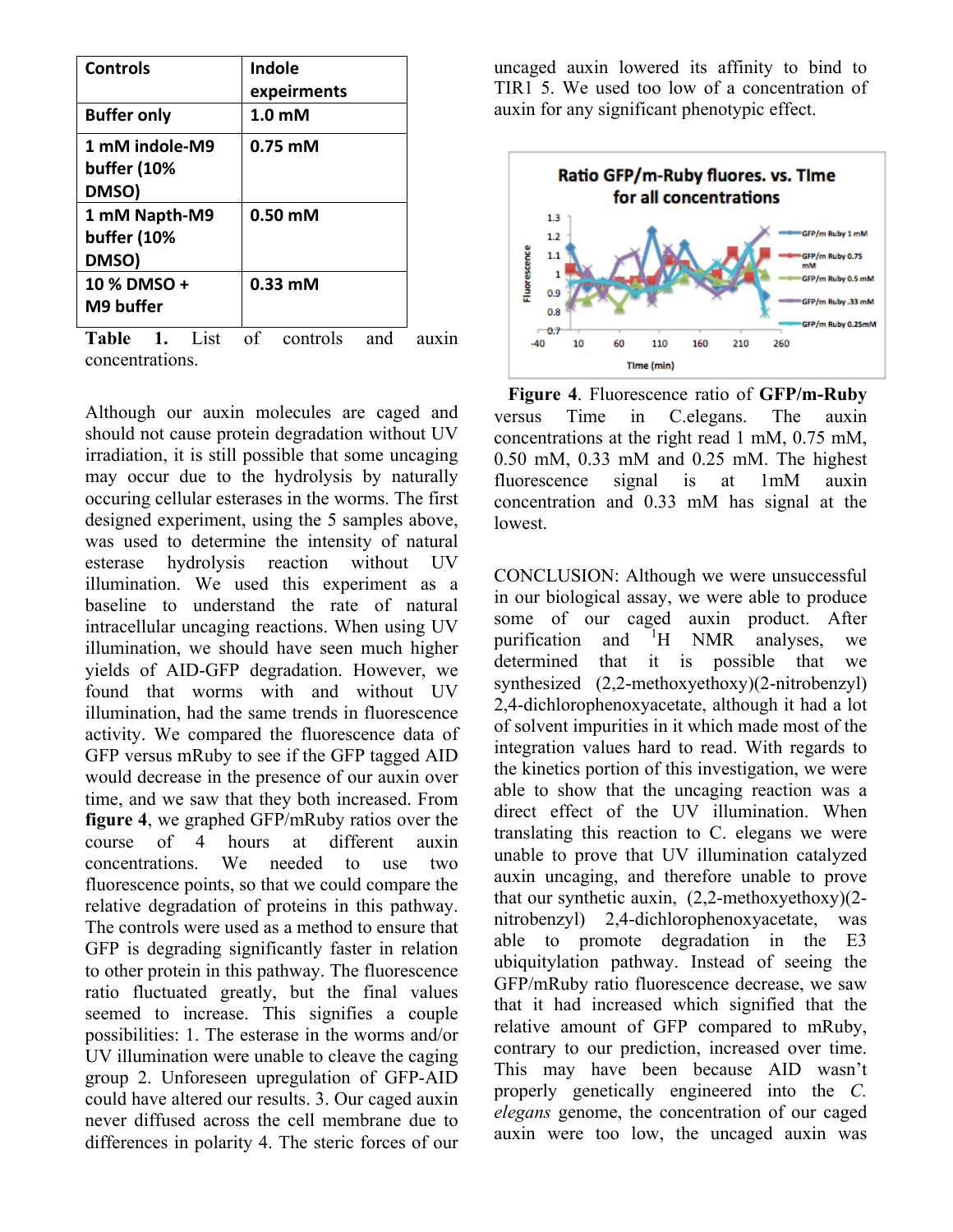unable to bind to TIR1 due to steric forces, the caged auxin did not diffuse through the cell membrane or the uncaging reaction did not work intracellularly. Although our GFP degradation in *C. elegans* did not work, this functional assay has potential to be an extremely useful tool in real life application where AID can be fused to knock out proteins. With more time and persistence, our investigation demonstrates an intelligent, potential and versatile tool for future research in protein knock out technology in *C. elegans*.

## EXPERIMENTAL:

## **Synthesis of (2,2-methoxyethoxy)(2 nitrobenzyl) 2,4-dichlorophenoxyacetate**

A solution of 1-bromo-2-2- (methoxyethoxy)ethane (0.6729 mL) was added to 50 mL Round bottom flask (RBF). 5 mL of dry THF was also added and the mixture was cooled to  $-40^{\circ}$ C with a bath of dry ice and acetonitrile. The atmosphere was evacuated and flushed with  $N_2$  on the Schlenk line. Then to a different RBF still under  $N_2$ , PhMgCl (151 mg) was dissolved in dry THF  $(-5 \text{ mL})$  and added dropwise to make our Grignard reagent. The mixture was stirred at - 40°C for 30 minutes. Then 2-nitrobenzaldehyde (152 mg) was added dropwise into the reaction. Continuously at  $-40^{\circ}$ C, the mixture was stirred for 40 mins and monitored by TLC for completion. Then the reaction was quenched with HCl and extracted with EtOAc (100 mL) for three times. Then the organic layer was washed with saturated NH<sub>4</sub>Cl solution and brine (NaCl). After drying it over  $Na<sub>2</sub>SO<sub>4</sub>$ , the layer was concentrated in rotary evaporator. Thin-Layer Chromatography (TLC) was performed using 4:6 Hexane-EtOAc as the solvent system to detect any impurities and to check if the product was made. Co-spot the TLC plate with the aldehyde diluted. 1H NMR sample was made and run. The residue from the Rotovap was then purified by silica gel column chromatography using (8:2) Hexane:EtOAC as the solvent system. For the silica gel column chromatography, to a clean column, add cotton, small layer of sand, and dry silica. Flow solvent through to compress the silica by using air. Once all is compact, add a small layer of sand then add more solvent and flow it through. Once the solvent gets to the sand, add the alcohol sample that's dissolved in

minimum amount of DCM, with a glass pipet slowly and directly in the mid of buret. Collected sample was put in new RBF and concentrated in rotary evaporator to give 2-nitrobenzyl. (398 mg, yield 55%) as yellow liquid. <sup>1</sup>H NMR <sup>1</sup>H NMR (300MHz, CDCl3)  $\delta$ =7.92 (1H, d), 7.7 (1H, d), 7.65 (1H, t), 7.5 (1H, t), 3.75 (?H, m), 3.65 (?H, m), 7.18 (?H, t), 3.45 (?H, s), 2.75 (?H, d), 1.7 (2H, m), 1.68 (2H, m) 1.5 (2H, m), 1.47 (2H, m), 1.33 (1H, m), 1.25 (2H, m), 1.2 (2H, m), 0.9 (1H, m), 0.88 (2H, d)

The alcohol  $(2 \text{ mmol}, 398 \text{ mg}, 1 \text{ eq.})$  and N,N'dicyclohexylcarbodiimide DCC (619 mg, 2 mmol, 1.5 equ.) was added to the solution of 2,4 dichlorophenoxyacetic acid (2 mmol, 887 mg, 2 eq.) and 4-dimethylaminopyridine DMAP (391 mg, 2 mmol, 1.6 eq.) in DCM ( 5 mL). The mixture was stirred for 2 hours at room temperature. Then poured the reaction mixture into the saturated NH4Cl (10 mL) and extracted with EtOAc three times (30 mL each) with the separatory funnel. Then wash the EtOAc layer with brine about 10 mL and dry over the anhydrous  $Na<sub>2</sub>SO<sub>4</sub>$ . Concentrated in Rotary Evaporator. The residue was purified by silica gel column chromatography (Hex:EtOAc 8:2 system) to give DMPNB-caged auxin. (23 mg, Yield,  $3\%$ ) <sup>1</sup>H NMR <sup>1</sup>H NMR (300MHz, CDCl3) δ 8.15 (1H, d), 7.6 (3H, m), 7.57 (2H, m), 7.5 (2H, m), 7.45 (1H, d), 7.25 (1H, d), 6.75 (1H, d), 5.45 (2H, s), 5.0 (1H t), 4.75 (1H, s),4.44 (4H, m), 4.3 (4H, m), 2.3 (?H, m), 1.75-1.25 (?H, m), 1.0 (?H, m), 0.25 (?H, m) 3.01

## **UV-vis Cleavage**

50 mL of 1X Phosphate buffered saline (PBS) made in conical tube by adding 5 mL of 10X PBS and 45 mL of H<sub>2</sub>O. Into a 40 mL conical centrifuge tube, 10 mg of the Indole was added to 32.15 mL of PBS. 0.3215 mL of 1% DMSO solution was added to increase solubility. The 0.5 mM concentration was put under the UV irradiation for 30 minutes then put into the UVvis spectrophotometer. Then the process was repeated with a 15 minute time interval adjustments under the UV lamp. Then more dilute sample was prepared by using 5 mL of 0.5X concentrated solution and 5 mL of the 10X PBS and 45 mL of H<sub>2</sub>O was put into a 50 mL conical centrifuge tube creating a 0.25 mM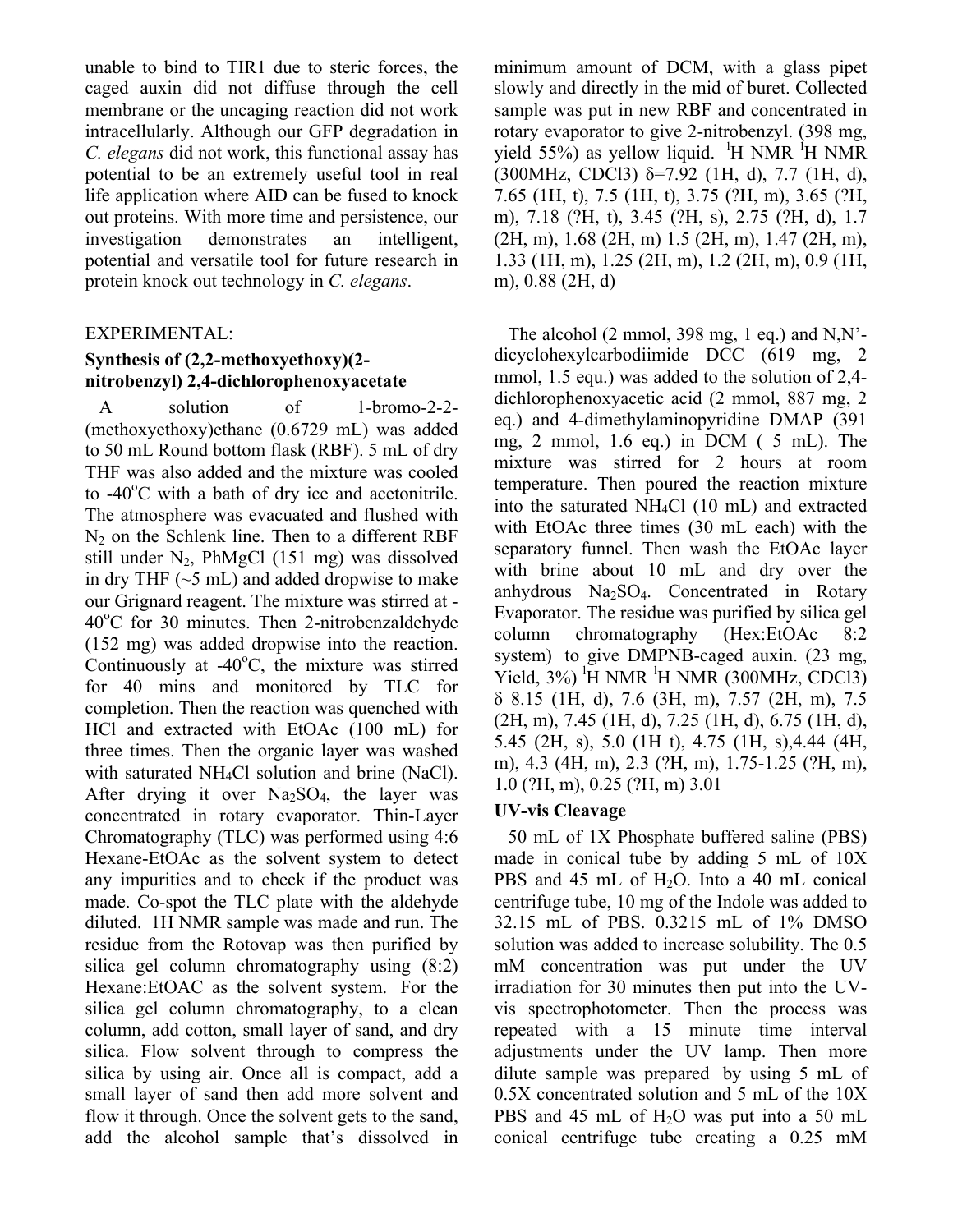solution. This concentration was also put under UV irradiation for 15 minutes and then put under the UV-vis spectrophotometer. Then 10 data points were collected at different irradiation times, this time UV spectrum was acquired at a faster time interval for every 30 second interval for the first three data points and then two minutes time interval for the other seven data points.

## **Gel Electrophoresis-** *C. elegans* **Single Worm PCR**

5 microliters of the lysis buffer was pipetted into a 200 microliter tube cap. Then 1-3 worms were picked and placed in the cap of the tube. Closed the tube and flicked it to get the worms to the bottom of the tube. Froze the worms in liquid nitrogen that incubates at 65 degrees celsius in thermocycler for 10 minutes. The PCR machine was used to carry out the lysis of the worm and to release the genomic DNA. The 200 microliter tube was heated to 65 degrees for 90 minutes and inactivated proteinase K by heating to 95 degrees for 15 minutes. Then 2 microliters of each primer, primers 1 and 2, was added along with 40 microliters of PCR supermix. The mixture (10 microliters) was then pipetted into lane 4 of the gel well.

#### **GFP degradation in** *C. elegans*

From the plates of c.elegans the TA flooded using 1.5 mL of M9 buffer, pipetted 0.75 mL

of buffer on top of the plate and gently agitated it to life up the worms. Then the plate was tipped and the worm solution was pipetted into microcentrifuge tube. The worms were settled to the bottom of the tube. Then removed the buffer from top and reduced the volume to  $\sim 0.6$  mL using a plastic pipet. This will essentially concentrate down the worms.

Into a 384-well plate, five experiments were designed and ran. For each of the experiment, 10 microliter of the auxin solution and 50 microliters of the worm solution was utilized. Five auxin concentrations, 1 mM, 0.75 mM, 0.5 mM, 0.33 mM, 0.25 mM was calculated to carry out the experiment. Each concentration was made by using the dilution equation.  $(M_1V_1 = M_2V_2)$ . The final volume was set to 60 microliters and the

designed auxin concentrations were diluted down from 60 mM of the auxin concentration. For example, for 0.75 mM concentration, 0.75 microliters of (0.0233 mg Auxin in 1 mL DMSO stock solution), 5.4 microliters of straight DMSO, and 3.85 microliters of the M9 buffer was added to a small bile. Because a total of 10 microliter auxin solution was needed, everything was multiplied by 3 to make it into a greater amount. 10 microliter of the auxin solution was first pipetted into the appropriate wells, and the TA added in the 50 microliters of worm solution to each well. After all the solutions were in the plate, the TA collected fluorescence data on a plate reader in the Heemstra lab.

## **AUTHOR INFORMATION**

## **Corresponding Authors**

Raymond C. Reynolds; Helen H. Kang

## **Present Addresses**

University of Utah, 315 1400 E, Salt Lake City, UT 84112

## **Author Contributions**

These authors contributed equally. Jen Heemstra; Misael Romero-Reyes

## **Funding Sources**

University of Utah, Department of Chemistry; Our tuition

## **ACKNOWLEDGMENT**

This work was supported by Jen Heemstra; Misael Romero-Reyes who made this lab possible. Without them, we would have no idea what to do.

#### **REFERENCES**

- 1. Simon S;, Petrášek J; Why plants need more than one type of auxin. *Plant science* 2011, 454–460.
- 2. Yumerefend H.; Dickinson D. J.; Wang H.; Zimmerman S. P.; Bear J. E.; Goldstein B.; Hahn K.; Kuhlman B Control of Protein Activity and Cell Fate Specification via Light-Mediated Nuclear Translocation. *Plos one*. 2015, 1-19.
- 3. Piatek M. J.; Werner A.; Endogenous siRNAs, regulators of internal affairs. *Biochemical Society transactions*. 2014**,** 42(4), 1174-1179.
- 4. Cho U.; Zimmerman S. M.; Chen L. C.; Owen E.; Kim J. V.; Rapid and Tunable Control of